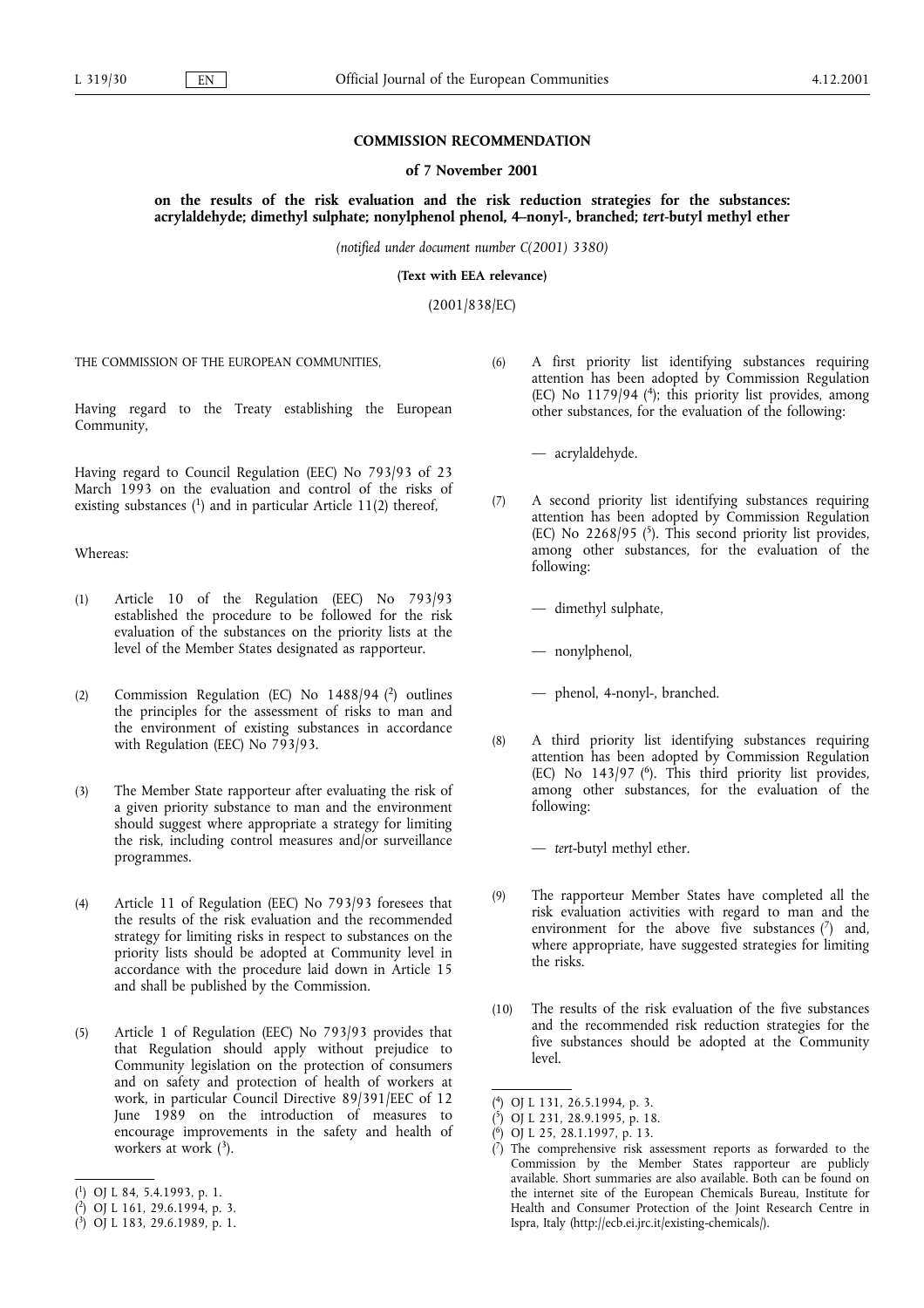- (11) In accordance with Article 11(3) of Regulation (EEC) No 793/93, the Commission will consider the results of the risk evaluation and the recommended strategy for limiting the risks, when proposing Community measures in the framework of Council Directive 76/769/EEC of 27 July 1976 on the approximation of the laws, regulations and administrative provisions of the Member States relating to restrictions on the marketing and use of certain dangerous substances and preparations (8) and in the framework of Directive 89/391/EEC as well as in the framework of other relevant existing Community instruments.
- (12) The Scientific Committee on Toxicity, Ecotoxicity and the Environment (CSTEE) has been consulted and has issued an opinion with respect to the risk assessment reports referred to in this recommendation.
- (13) The measures provided for in this recommendation are in accordance with the opinion of the Committee set up pursuant to Article 15 of Regulation (EEC) No 793/93,

#### HEREBY RECOMMENDS:

- 1. All sectors importing, producing, transporting, storing, formulating into a preparation or other processing, using, disposing or recovering the following substances:
	- acrylaldehyde CAS No 107-02-8 EINECS No 203-453-4
	- dimethyl sulphate CAS No 77-78-1 EINECS No 201-058-1
- phenol, 4-nonyl-, branched CAS No 84852-15-3 EINECS No 284-325-5
- $-$  tert-butyl methyl ether CAS No 1634-04-4 EINECS No 216-653-1

should take into account the results of the risk evaluation as summarized in Section I (human health/environment) of Parts 1, 2, 3, 4 and 5 of the Annex to this recommendation and include them, where appropriate, in the safety data sheets  $(9)$ . These results were formulated in the light of the opinions delivered by the Scientific Committee on Toxicity, Ecotoxicity and the Environment  $(CSTER)$   $(^{10})$ .

2. The risk reduction strategies described in Section II (strategy for limiting risks) of Parts 1, 2, 3, 4, 5 of the Annex to this recommendation should be implemented.

Done at Brussels, 7 November 2001.

For the Commission Margot WALLSTRÖM Member of the Commission

nonylphenol CAS No 25154-52-3 EINECS No 246-672-0

<sup>(</sup> 9) In accordance with the provisions of Council Directive 67/548/EEC of 27 June 1967 on the approximation of laws, regulations and administrative provisions relating to the classification, packaging and labelling of dangerous substances (OJ 196, 1.8.1967, p. 1), Commission Directive 91/155/EEC of 5 March 1991 defining and laying down the detailed arrangements for the system of specific information relating to dangerous preparations in implementation of Article 10 of Directive 88/379/EEC (OJ L 76, 22.3.1991, p. 35), Council Directive 98/24/EC of 7 April 1998 on the protection of the health and safety of workers from the risks related to chemical agents at work (14th individual Directive within the meaning of Article 16(1) of Directive 89/391/EEC, OJ L 131, 5.5.1998, p. 11 and Directive 1999/45/EC of the European Parliament and of the Council of 31 May 1999 concerning the approximation of the laws, regulations and administrative provisions of the Member States relating to the classification, packaging and labelling of dangerous preparations (OJ L 200, 30.7.1999, p. 1).

<sup>(</sup> 10) The risk assessment reports were peer-reviewed by the CSTEE and its opinions were expressed at the 13th plenary meeting (Brussels, 4 February 2000), 15th plenary meeting (Brussels, 19 June 2000), 22nd plenary meeting (Brussels, 6 and 7 March 2001) and 23rd plenary meeting (Brussels, 24 April 2001). The CSTEE opinions can be found on the internet site: (http://europa.eu.int/comm/food/fs/sc/sct/outcome\_en.html).

<sup>(</sup> 8) OJ L 262, 27.9.1976, p. 201.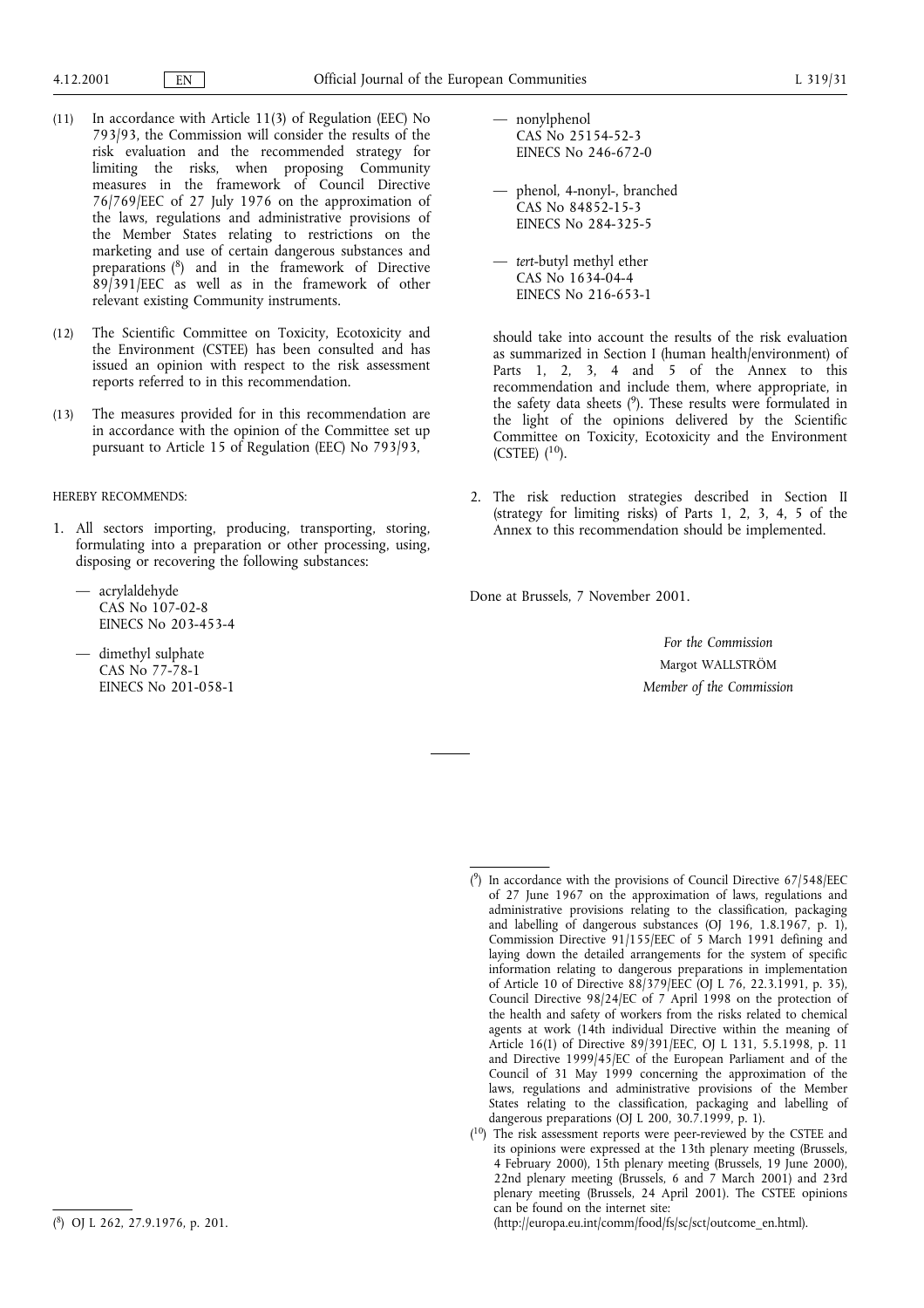#### **ANNEX**

#### PART 1

CAS No 107-02-8 Einecs No 203-453-4 Molecular formula:  $C_3H_4O$ Einecs Name: Acrylaldehyde Rapporteur: The Netherlands Classification  $(^{1})$ : F; R11 T+; R26 T; R24/25 C: R34 N: R50

The risk assessment is based on current practices related to the life-cycle of the substance produced in or imported into the European Community as described in the risk assessment forwarded to the Commission by the Member State Rapporteur.

The risk assessment has, based on the available information, determined that in the European Community the substance is only used as an intermediate for the manufacturing of a number of different substances (e.g. animal feed additives, biocides, pesticides, leather tanning agents, fragrances). Outside the European Community the substance is also used as an effective broad-spectrum biocide, tissue fixative, in etherification of food starch and production of colloidal metals. It was not possible to obtain information on the use of the total volume of substance produced in or imported into the European Community, therefore, some uses may exist which are not covered by this risk assessment.

The risk assessment has identified other sources of exposure of the substance to man and the environment in particular releases of the substance from industrial combustion processes, automobile exhaust gases and tobacco smoke, which do not result from the life-cycle of the substance produced in or imported into the European Community. The assessment of the risks arising from these exposures is not part of this risk assessment. The risk assessment forwarded to the Commission by the Member State Rapporteur does however provide information that could be used to assess these risks.

# I. RISK ASSESSMENT

# A. HUMAN HEALTH

The conclusions of the assessment of the risks to

**WORKERS** 

are

1. that there is a need for specific measures to limit the risks. This conclusion is reached because of concerns for eye, nose and respiratory tract irritation as a consequence of single and repeated inhalation exposure arising from the production and processing of the substance;

and:

2. that, in addition to the conclusion given above, the risk assessment shows that there are uncertainties with regard to the possible genotoxic and carcinogenic effects of the substance locally at the exposure site after long-term exposure by inhalation to non-cytotoxic concentrations. However, at this moment no validated genotoxicity test exists to investigate this, and the relatively low exposure levels do not justify the request for a carcinogenicity study by inhalation.

The conclusion of the assessment of the risks to

<sup>(</sup> 1) The classification of the substance is established by Commission Directive 2001/59/EC of 6 August 2001 adapting to technical progress or the 28th time Council Directive 67/548 on the approximation of the laws, regulations and administrative provisions relating to the classification, packaging and labelling of dangerous substances (OJ L 225, 21.8.2001, p. 1).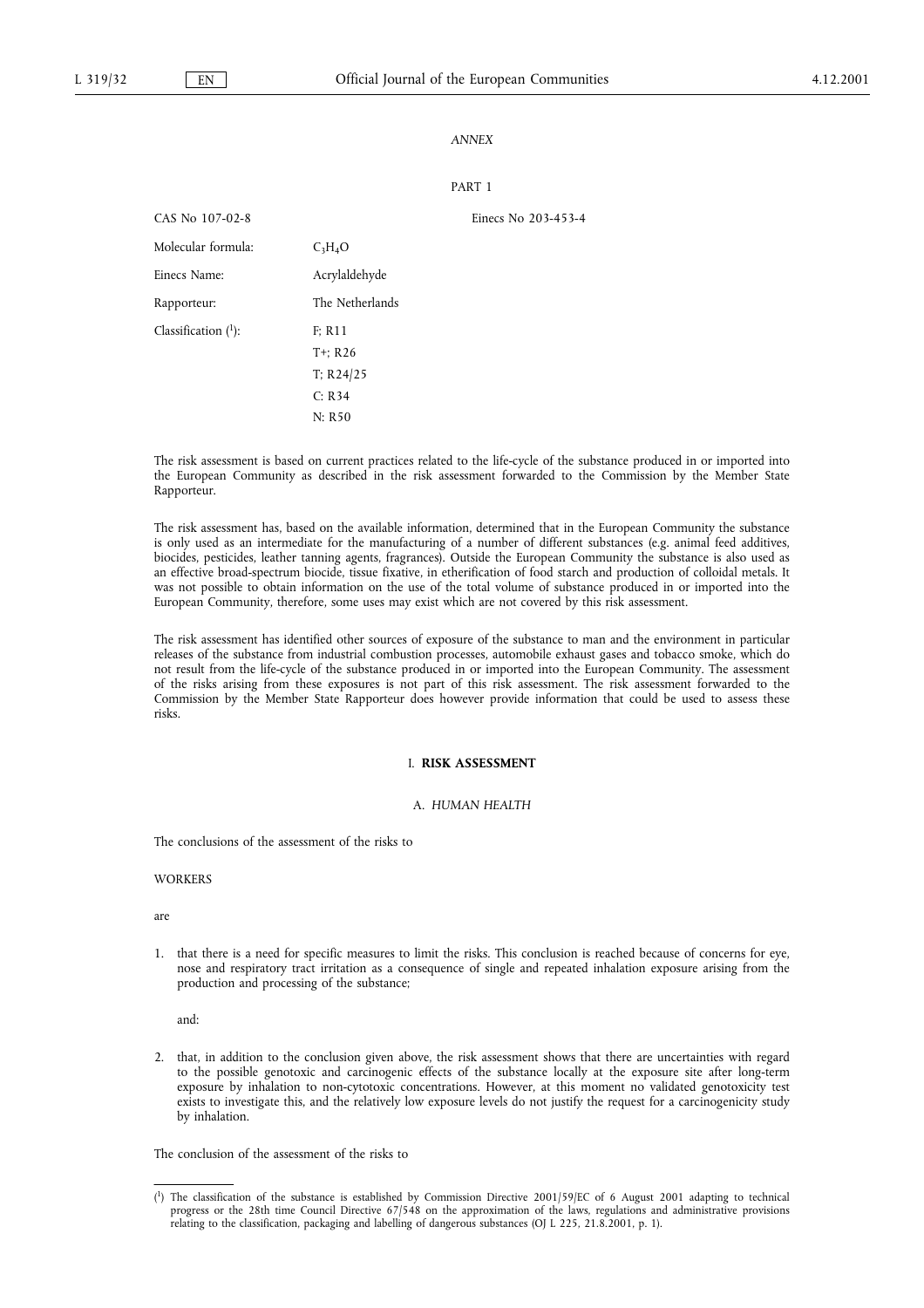## **CONSUMERS**

is that there is at present no need for further information and/or testing or for risk reduction measures beyond those which are being applied. This conclusion is reached because:

 the risk assessment shows that risks are not expected. Risk reduction measures already being applied are considered sufficient

The conclusion is reached, because the risk assessment shows that the substance is not used in products available for consumers.

The conclusion of the assessment of the risks to

HUMANS EXPOSED VIA THE ENVIRONMENT

is that there is at present no need for further information and/or testing or for risk reduction measures beyond those which are being applied. This conclusion is reached because:

 the risk assessment shows that risks are not expected. Risk reduction measures already being applied are considered sufficient.

The conclusion of the assessment of the risks to

HUMAN HEALTH (physico-chemical properties)

is that there is at present no need for further information and/or testing or for risk reduction measures beyond those which are being applied. This conclusion is reached because:

 the risk assessment shows that risks are not expected. Risk reduction measures already being applied are considered sufficient.

#### B. ENVIRONMENT

The conclusion of the assessment of the risks to the

ATMOSPHERE, AQUATIC ECOSYSTEM and TERRESTRIAL ECOSYSTEM

is that there is at present no need for further information and/or testing or for risk reduction measures beyond those which are being applied.

This conclusion is reached because:

- the risk assessment shows that risks related to the environment spheres mentioned above are not expected. Risk reduction measures already being applied are considered sufficient.

The conclusion of the assessment of the risks for

MICRO-ORGANISMS IN THE SEWAGE TREATMENT PLANT,

is that there is at present no need for further information and/or testing or for risk reduction measures beyond those which are being applied.

This conclusion is reached because:

 the risk assessment shows that risks related to the environmental spheres mentioned above are not expected. Risk reduction measures already being applied are considered sufficient.

# II. STRATEGY FOR LIMITING RISKS

For WORKERS

The legislation for workers' protection currently in force at Community level is generally considered to give an adequate framework to limit the risks of the substance to the extent needed.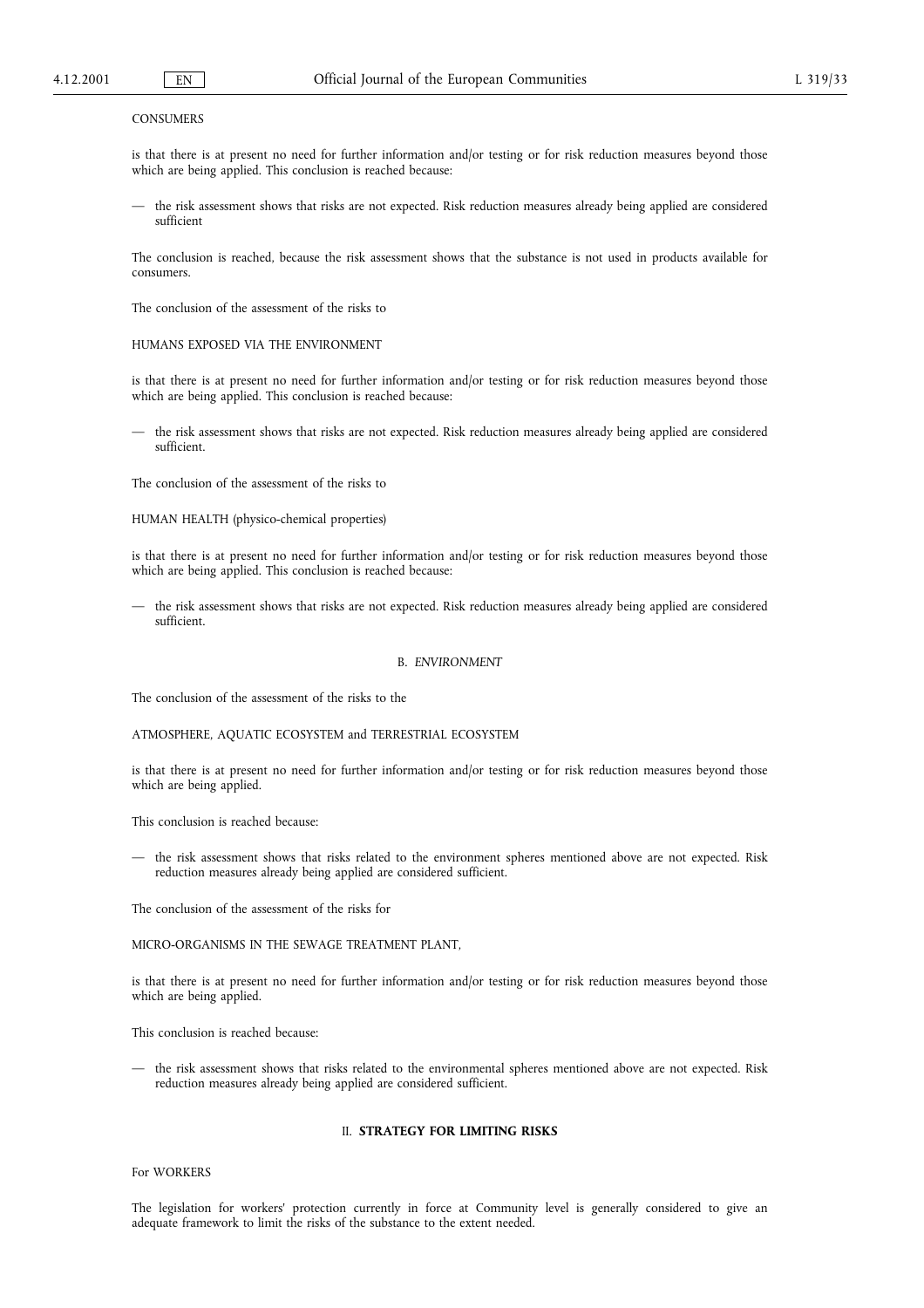Within this framework it is recommended to develop at Community level occupational exposure limit values for the substance to subirritating levels. Until such time as occupational exposure limit values for the substance have been adopted at Community level, exposure in the workplace should be reduced as low as technically feasible because of possible local carcinogenic effects.

# PART 2

CAS No 77-78-1 Einecs No 201-058-1

| Molecular formula:     | $C_2H_6O_4S$      |  |
|------------------------|-------------------|--|
| Einecs Name:           | Dimethyl sulphate |  |
| IUPAC Name:            | Dimethyl sulfate  |  |
| Rapporteur:            | The Netherlands   |  |
| Classification $(2)$ : | Carc. Cat.2; R45  |  |
|                        | Muta. Cat.2; R40  |  |
|                        | $T^+$ : R26       |  |
|                        | T: R25            |  |
|                        | C: R34            |  |
|                        | R43               |  |

The risk assessment is based on current practices related to the life-cycle of the substance produced in or imported into the European Community as described in the comprehensive risk assessment forwarded to the Commission by the Member State Rapporteur.

The risk assessment has, based on the available information, determined that in the European Community the substance is mainly used as an intermediate and methylating agent in production of many organic chemicals (dyes, perfumes, pharmaceuticals). Other uses reported are as a sulphating agent in the manufacturing of various products (e.g. dyes, fabric softeners). It was not possible to obtain information on the use of the total volume of substance produced in or imported into the European Community, therefore, some uses may exist which are not covered by this risk assessment.

The risk assessment has identified other sources of exposure of this substance to man and the environment. In particular releases of the substance from combustion of sulphur containing fossil fuels and formation in the atmosphere as a reaction product of sulphur dioxide and organic compounds, which does not result from the life-cycle of the substance produced in or imported into the European Community. The assessment of the risks arising from these exposures is not part of this risk assessment. The risk assessment forwarded to the Commission by the Member State Rapporteur does however provide information which could be used to assess these risks.

This substance has not been tested for all aspects of reproductive toxicity and consequently the risk assessment does not evaluate in full the risks to any population of this endpoint. This test has not been required, as the substance has been identified as a non-threshold carcinogen.

# I. RISK ASSESSMENT

#### A. HUMAN HEALTH

The conclusions of the assessment of the risks for

#### **WORKERS**

are that there is a need for specific measures to limit the risks. This conclusion is reached because of:

- concerns for risks for respiratory tract irritation, mutagenicity and carcinogenicity as a consequence of inhalation exposure arising from production, processing and use of the substance,
- concerns for the pregnant population for adverse health effects as a consequence of repeated inhalation exposure arising from the use of the substance as an intermediate.

<sup>(</sup> 2) The classification of the substance is established by Commission Directive 2000/32/EC of 19 May 2000 adapting to technical progress for the 26th time Council Directive 67/548 on the approximation of the laws, regulations and administrative provisions relating to the classification, packaging and labelling of dangerous substances (OJ L 136, 8.6.2000, p. 1).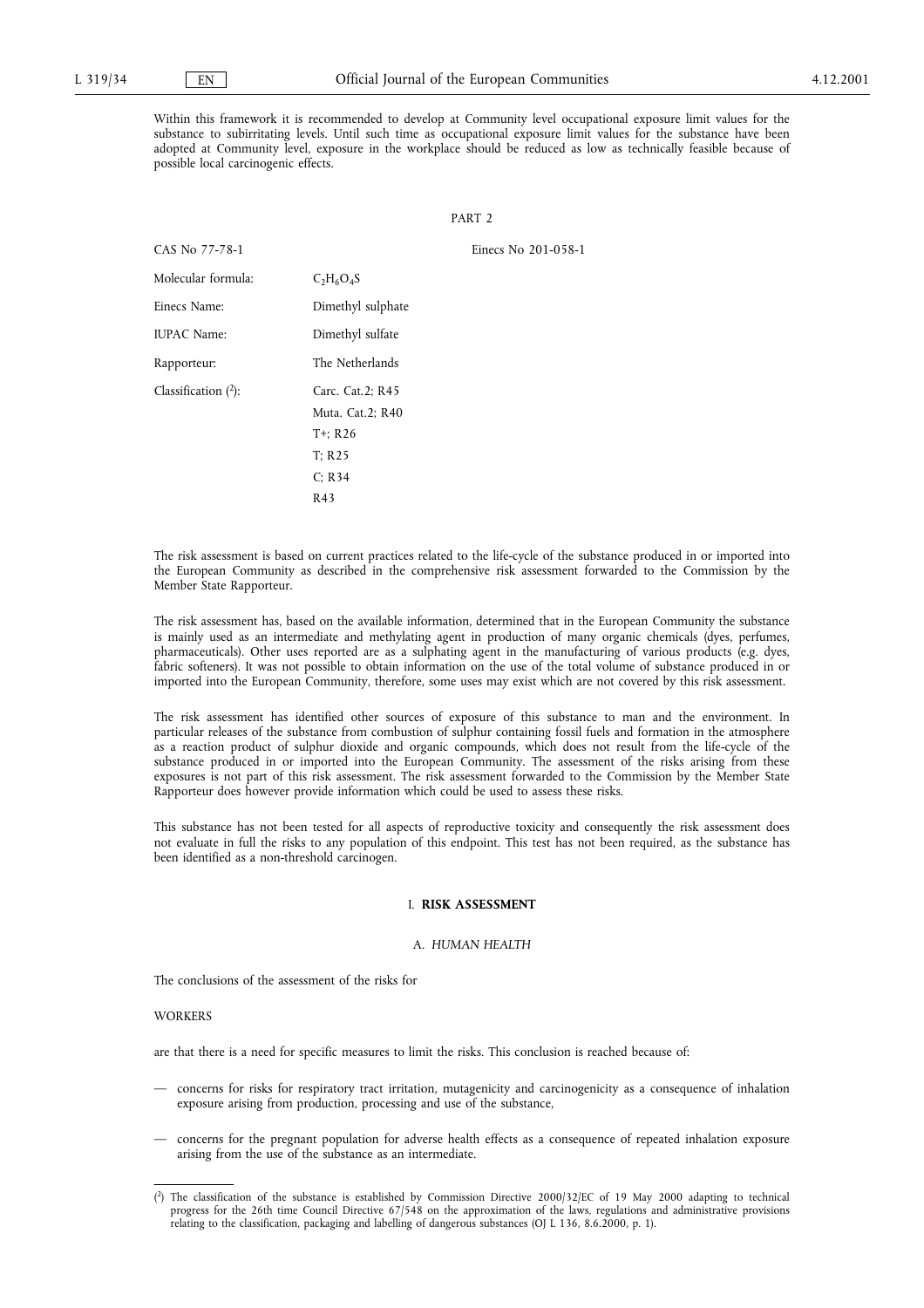The conclusion of the assessment of the risks for

# CONSUMERS and HUMANS EXPOSED VIA THE ENVIRONMENT

is that the risk assessment shows that risks cannot be excluded at any exposure, as the substance is identified as a non-threshold carcinogen. However the risks covered by this risk assessment are not of a magnitude, that immediate action is deemed necessary. Risk reduction measures already being applied are considered sufficient to impose pressure in reducing and controlling exposure to the substance.

The conclusion of the assessment of the risks to

HUMAN HEALTH (physico-chemical properties)

is that there is at present no need for further information and/or testing or for risk reduction measures beyond those which are being applied. This conclusion is reached because:

 the risk assessment shows that risks are not expected. Risk reduction measures already being applied are considered sufficient.

#### B. ENVIRONMENT

The conclusion of the assessment of the risks to the

### ATMOSPHERE, AQUATIC ECOSYSTEM and TERRESTRIAL ECOSYSTEM

is that there is at present no need for further information and/or testing or for risk reduction measures beyond those which are being applied. This conclusion is reached because:

 the risk assessment shows that risks related to the environmental spheres mentioned above are not expected. Risk reduction measures already being applied are considered sufficient.

The conclusion of the assessment of the risks for

## MICRO-ORGANISMS IN THE SEWAGE TREATMENT PLANT

is that there is at present no need for further information and/or testing or for risk reduction measures beyond those which are being applied. This conclusion is reached because:

 the risk assessment shows that risks related to the environmental spheres mentioned above are not expected. Risk reduction measures already being applied are considered sufficient.

## II. STRATEGY FOR LIMITING RISKS

For WORKERS:

The legislation for workers' protection currently in force at Community level is generally considered to give an adequate framework to limit the risks of the substance to the extent needed.

Within this framework it is recommended:

 $-$  to develop at Community level occupational exposure limit values for the substance.

## PART 3

CAS No 25154-52-3 Einecs No 246-672-0

| Molecular formula:      | $C_{15}H_{24}O$ |  |
|-------------------------|-----------------|--|
| Finecs Name:            | Nonylphenol     |  |
| Rapporteur:             | United Kingdom  |  |
| Classification $(^3)$ : | Xn; R22, C; R34 |  |
|                         | $N: R50-53$     |  |

<sup>(</sup> 3) The classification of the substance is established by Commission Directive 2001/59/EC of 26 August 2001 adapting to technical progress for the 28th time Council Directive 67/548/CEE on the approximation of the laws, regulations and administrative provisions relating to the classification, packaging and labelling of dangerous substances (OJ L 225, 21.8.2001, p. 1).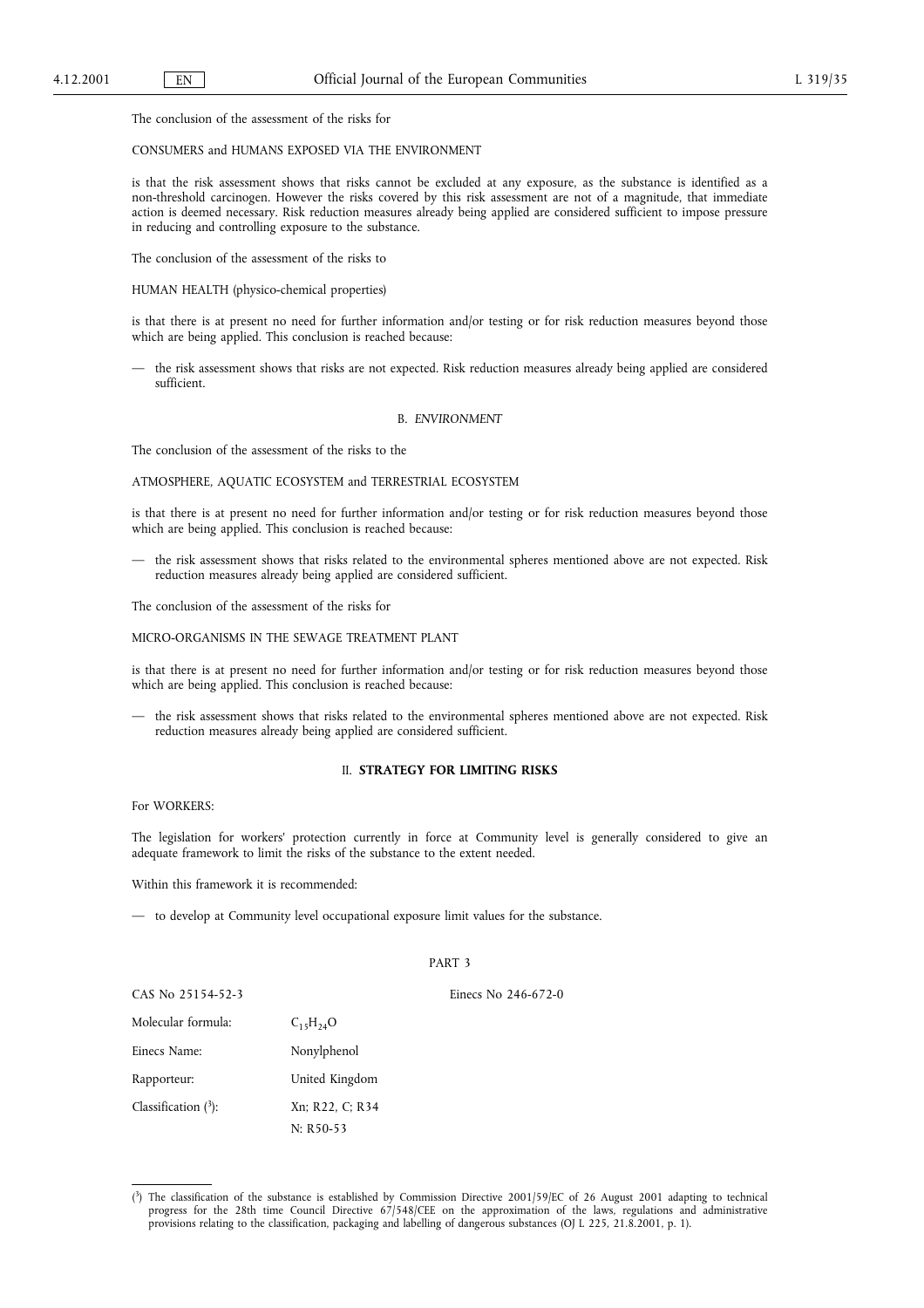The risk assessment is based on current practices related to the life-cycle of the substance produced in or imported into the European Community as described in the comprehensive risk assessment forwarded to the Commission by the Member State Rapporteur.

The risk assessment has, based on the available information, determined that in the European Community the substance is mainly used as an intermediate in the production of nonylphenol ethoxylates (e.g. in detergents and paints) and in the production of resins, plastics and stabilisers in the polymer industry. Other uses include the manufacture of phenolic oximes for use outside the EU in the metal extraction industry and in some speciality paints.

# I. RISK ASSESSMENT

#### A. HUMAN HEALTH

The conclusion of the assessment of the risks to

### WORKERS, CONSUMERS and HUMANS EXPOSED VIA THE ENVIRONMENT

is that there is a need for further information and/or testing. This conclusion is reached because there is a need for better information to adequately characterise the risks for human health.

This conclusion is reached while evaluation of the available data submitted in accordance with the relevant provisions of Regulation (EEC) No 793/93 is underway (4).

#### B. ENVIRONMENT

The conclusion of the assessment of the risks to the

### ATMOSPHERE

is that there is at present no need for further information and/or testing or for risk reduction measures beyond those which are being applied. This conclusion is reached because:

- the risk assessment shows that risks related to the environmental spheres mentioned above are not expected. Risk reduction measures already being applied are considered sufficient.

The conclusions of the assessment of the risks to the

AQUATIC ECOSYSTEM and TERRESTRIAL ECOSYSTEM are:

- 1. that there is need for further information and/or testing. This conclusion is reached because of:
	- concerns for effects on the aquatic spheres including sediment.

The information and/or test requirements are:

- further toxicity testing on sediment organisms.

However, the implementation of the strategy for limiting risks for the environment in Section II Part 3 of the Annex will eliminate the need for further information requirements.

and

- 2. that there is a need for specific measures to limit the risks. This conclusion is reached because of:
	- concerns for effects on local and regional aquatic environmental spheres including sediment as a consequence of exposure arising from nonylphenol production (5), production of phenolic oximes, phenol/formaldehyde resins (6), epoxy resins (7) and other plastic stabilisers, nonylphenol ethoxylate production, formulation and use,

<sup>(</sup> 4) The need for further information and/or testing applies to one scenario only. The full conclusions of the human health risk assessment will be published in a subsequent Commission recommendation.

<sup>(</sup> 5) For these uses risks to the aquatic environment only occur because of the contribution of background concentrations to local levels. The same applies to the use of nonylphenol ethoxylates in agricultural pesticide formulations, small scale photographic processes and domestic and industrial emulsion paints.

<sup>(</sup> 6) For these uses risks to the aquatic environment only occur because of the contribution of background concentrations to local levels. The same applies to the use of nonylphenol ethoxylates in agricultural pesticide formulations, small scale photographic processes and domestic and industrial emulsion paints.

<sup>(</sup> 7) For these uses risks to the aquatic environment only occur because of the contribution of background concentrations to local levels. The same applies to the use of nonylphenol ethoxylates in agricultural pesticide formulations, small scale photographic processes and domestic and industrial emulsion paints.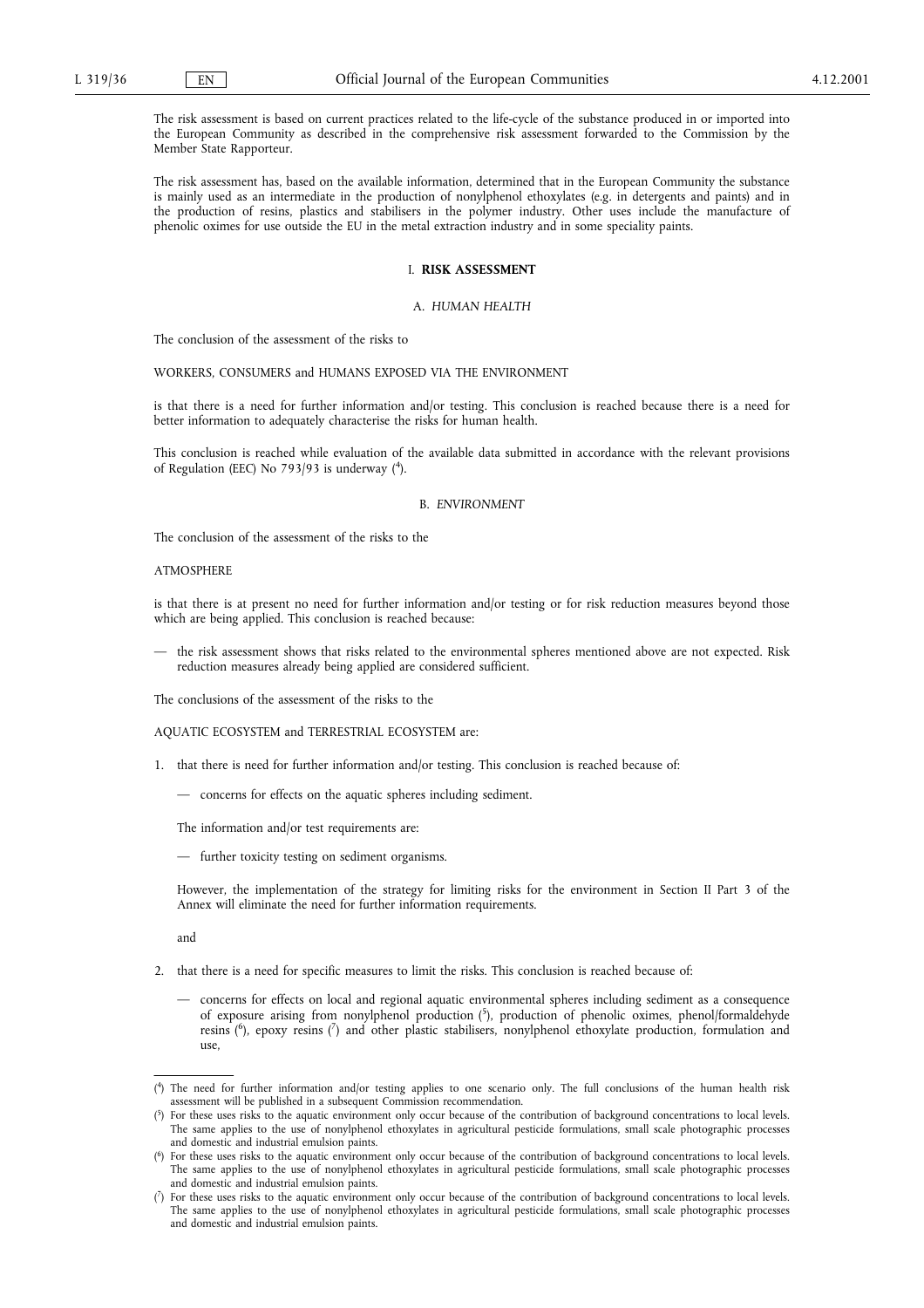- concerns for effects for terrestrial spheres as a consequence of exposure arising from the production, formulation and uses of nonylphenol ethoxylates in veterinary medicines, captive use by the chemical industry, electrical engineering, industrial and institutional cleaning, in leather processing, metal extraction, in the photographic, pulp and paper, polymer and textile industry, in paint manufacture and in civil and mechanical engineering,
- concerns for effects on secondary poisoning to fish and earthworm predators as a consequence of exposure arising from nonylphenol ethoxylate production and formulation, and the use of nonylphenol ethoxylates in industrial and institutional cleaning, the electrical engineering industry, the paints, lacquers and varnish industry, civil engineering, leather processing, metal extraction, the pulp, paper and board industry, and in textile processing.

The conclusion of the assessment of the risks for

#### MICRO-ORGANISMS IN THE SEWAGE TREATMENT PLANT

is that there is at present no need for further information and/or testing or for risk reduction measures beyond those which are being applied. This conclusion is reached because:

 the risk assessment shows that risks related to the environmental spheres mentioned above are not expected. Risk reduction measures already being applied are considered sufficient.

### II. STRATEGY FOR LIMITING RISKS

For the ENVIRONMENT:

Marketing and use restrictions should be considered at Community level to protect the environment from the use of nonylphenol/nonylphenol ethoxylates (NP/NPEs) in particular in:

- industrial, institutional and domestic cleaning,
- textiles processing,
- leather processing,
- agriculture (biocidal products, in particular use in teat dips),
- metal working,
- pulp and paper industry,
- cosmetics including shampoos and other personal care products.

Further work is necessary to establish those uses for which derogations can be justified.

In addition to the above, and recognising development of new Community procedures, additional measures for nonylphenol and nonylphenol ethoxylates should be considered including pollution prevention measures (8) at Community level, as appropriate, for the following sectors:

- production of nonylphenol and nonylphenol ethoxylates;
- use of nonylphenol ethoxylates in the synthesis of other chemicals (captive use);

<sup>(</sup> 8) Work currently underway at Community level in the framework of Council Directive 96/61/EC of 24 September 1996 concerning integrated pollution prevention and control (OJ L 257, 10.10.1996, p. 26) in developing BAT Reference Documents (BREFs) that cover various chemical processes may be particularly significant in this respect. Further information on the matter can be obtained consulting the European IPPC Bureau website: http://eippcb.jrc.es.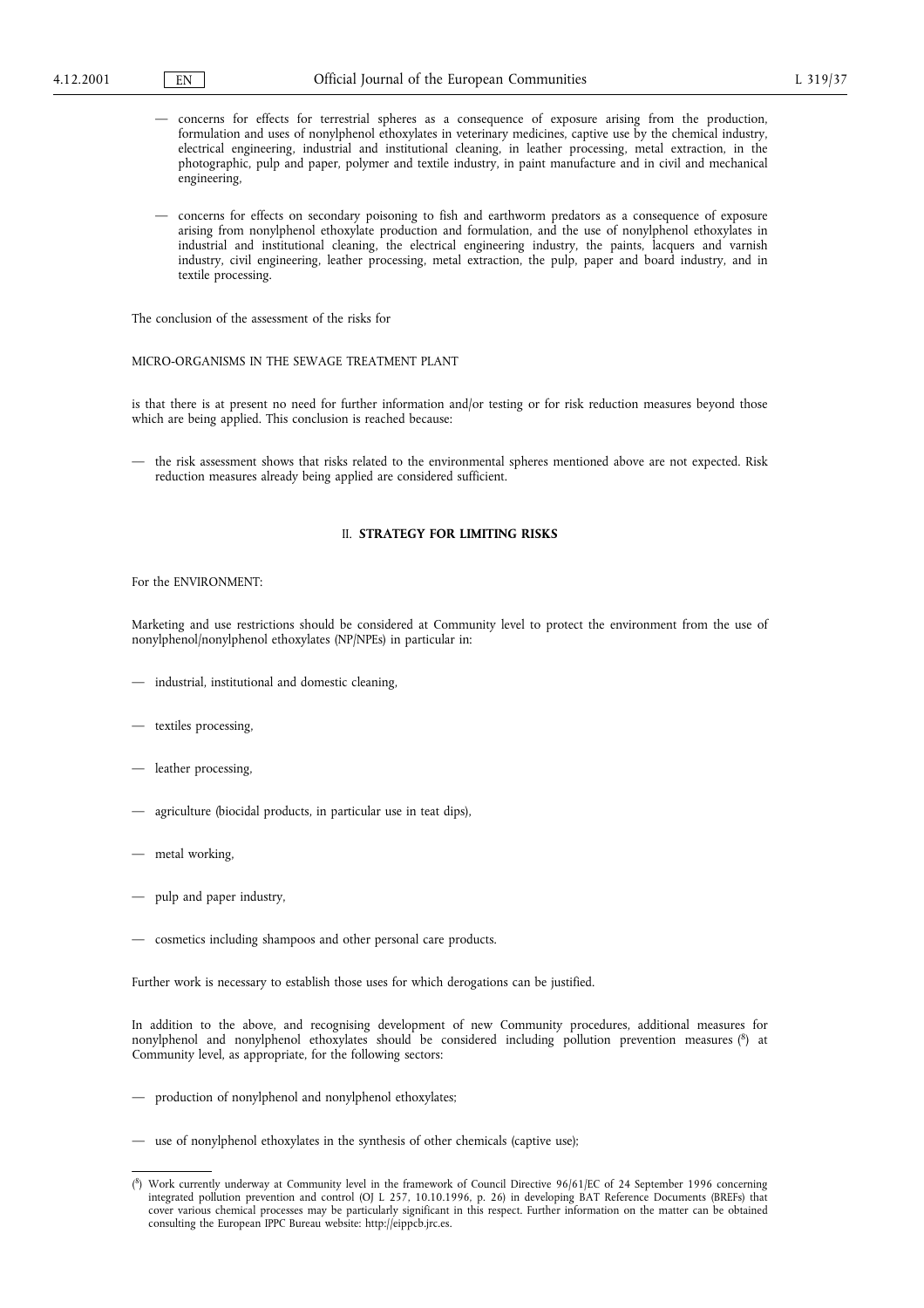- use of nonylphenol ethoxylates in emulsion polymerisation in particular use in acrylic esters used for specialist coatings, adhesives and fibre bonding;
- production of phenol/formaldehyde resins using nonylphenol;
- production of other plastic stabilisers using nonylphenol.

The results achieved through marketing and use restrictions and pollution control measures should be monitored and if necessary additional measures should be considered. In particular, consideration should be given to other Community instruments (9) to ensure control of environmental concentrations of nonylphenol and nonylphenol ethoxylates via the objectives as set-out in those instruments. These measures should be applied to the above sectors and those listed below:

- formulation (in sectors where nonylphenol/nonylphenol etoxylates use will continue);
- civil and mechanical engineering including the manufacture of wall construction materials, road surface materials and also in the cleaning of metals;
- additives in lubricating oil and in the blending of fuel additive packages;
- electronics/electrical engineering in particular use in fluxes in the manufacture of painted circuit boards, in dyes to identify cracks in printed circuit boards and as a component of chemical baths used in the etching of circuit boards;
- $-$  the photographic industry (small and large scale) in particular use in products intended for home use by amateur photographers, for photo developers who develop film for amateur photographers, some professional products and also use in x-ray film;
- production of phenolic oximes/epoxy resins;
- $-$  the preparation of paint resin and also as a paint mixture stabiliser.

The need for further marketing and use restrictions should be considered at Community level if the measures taken in these sectors are shown to be inadequate.

For possible use in biocides as an active substance, within the legislative framework currently in force at Community level for biocidal products, it is recommended that due consideration be taken of the results of the risk assessment.

For use in pesticides as an active substance, within the legislative framework currently in force at Community level for plant protection products (10), national authorities when granting authorisation decisions and in particular in cases where significant environmental impact is already experienced at local level should take into due consideration the results of the risk assessment. In such cases encouragement should be given to the development and use of alternatives to nonylphenol and nonylphenol ethoxylates.

For the use as an adjuvant/co-formulant  $(11)$  in pesticide and biocidal products national authorities when granting authorisation decisions and in particular in cases where significant environmental impact is already experienced at local level should take into due consideration the results of the risk assessment. Encouragement should be given to the development and use of alternatives to nonylphenol and nonylphenol ethoxylates and the adoption of other measures aimed at modifying consumer behaviour.

Furthermore, information should be disseminated to all interested parties in the Community to ensure protection of the environment.

<sup>(</sup> 9) Directive 2000/60/EC of the European Parliament and of the Council of 23 October 2000 establishing a framework for Community action in the field of water policy (OJ L 327, 22.12.2000, p. 1) introduces provisions for pollution reduction measures at Community level. Based on the list of priority substances in Annex X of the Directive, the Commission will propose quality standards and emission controls, including emission limit values two years after adoption of the list. For certain priority hazardous substances' amongst the priority substances, the emission controls shall aim at the cessation or phase-out of discharges, emissions and losses within 20 years. Nonylphenols are included as a 'priority hazardous substance' in the first list of priority substances which has been proposed by the Commission in February 2000 (COM (2000) 47 final (OJ C 177 E, 27.6.2000, p. 74) as amended by COM (2001) 17 final of 16 January 2001). The first list of priority substances including nonylphenols was adopted on 11 June 2001 by the Council thus allowing the measures under Directive 2000/60/EC to be used as an additional instrument to reduce risks to or via the aquatic environment.

 $(10)$  In the framework of Council Directive 91/414/EEC of 15 July 1991 concerning the placing of plant protection products on the market (OJ L 230, 19.8.1991) it is foreseen that nonylphenol and nonylphenol ethoxylates as active substances in pesticides will be withdrawn from the market as from July 2003.

 $(1)$  For the time being this use is not subject to Community evaluation in the framework of 91/414/EEC.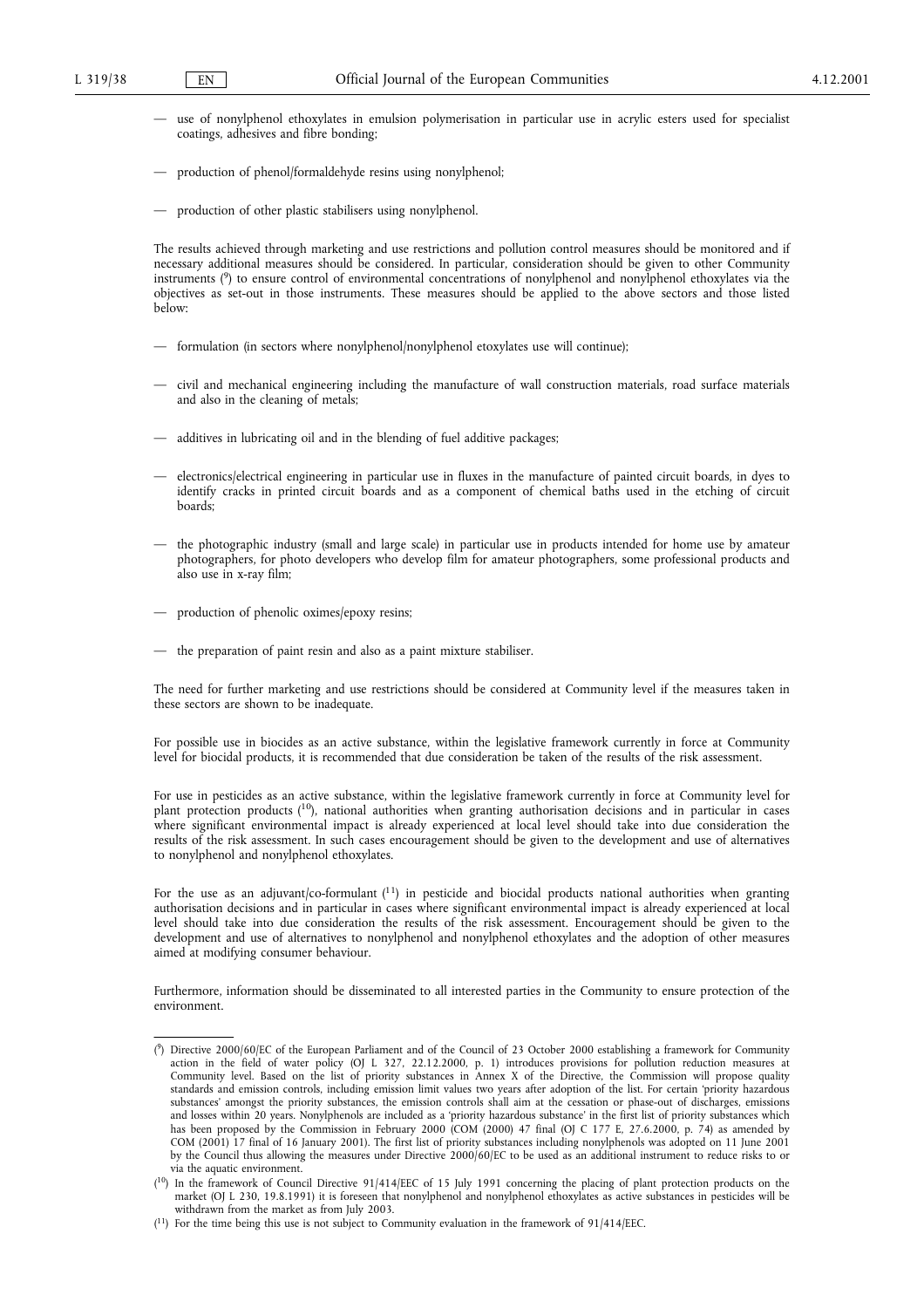For the possible uses of nonylphenol and nonylphenol ethoxylates in veterinary medicinal products, within the legislative framework currently in force at Community level for veterinary medicinal products, it is recommended to holders of marketing authorisations for products containing the substances that they should substitute them with less harmful alternatives.

For the use of sludge containing nonylphenol and nonylphenol ethoxylates, within the legislative framework currently in force at Community level for sludge management, it is recommended that consideration be given to the development of provisions on concentration limit values for nonylphenol and nonylphenol ethoxylates when sludge is spread on land.

The measures identified to protect the environment will also reduce human exposure.

|                            | PART <sub>4</sub>          |                     |
|----------------------------|----------------------------|---------------------|
| CAS No 84852-15-3          |                            | Einecs No 284-325-5 |
| Molecular formula:         | $C_{15}H_{24}O$            |                     |
| Einecs Name:               | Phenol, 4-nonyl-, branched |                     |
| <b>IUPAC</b> Name:         | 4-nonylphenol, branched    |                     |
| Rapporteur:                | United Kingdom             |                     |
| Classification $(^{12})$ : | Xn; R22, C; R34            |                     |
|                            | $N: R50-53$                |                     |

The risk assessment is based on current practices related to the life-cycle of the substance produced in or imported into the European Community as described in the risk assessment forwarded to the Commission by the Member State Rapporteur.

The risk assessment has, based on the available information, determined that in the European Community the substance is mainly used as an intermediate in the production of nonylphenol ethoxylates e.g. in detergents and paints and in the production of resins, plastics and stabilisers in the polymer industry. Other uses include the manufacture of phenolic oximes for use outside the EU in the metal extraction industry and in some specialty paints.

#### I. RISK ASSESSMENT

#### A. HUMAN HEALTH

The conclusion of the assessment of the risks to

#### WORKERS, CONSUMERS, HUMANS EXPOSED VIA THE ENVIRONMENT

is that there is a need for further information and/or testing. This conclusion is reached because there is a need for better information to adequately characterise the risks for human health.

This conclusion is reached while evaluation of the available data submitted in accordance with the relevant provisions of Regulation (EEC) No 793/93 is underway  $(^{13})$ .

#### B. ENVIRONMENT

The conclusion of the assessment of the risks to the

ATMOSPHERE

is that there is at present no need for further information and/or testing or for risk reduction measures beyond those which are being applied. This conclusion is reached because:

 $(1^2)$  The classification of the substance is established by Commission Directive 2001/59/EC of 6 August 2001 adapting to technical progress for the 28th time Council Directive 67/548 on the approximation of the laws, regulations and administrative provisions relating to the classification, packaging and labelling of dangerous substances (OJ L 225, 21.8.2001, p. 1).

 $(1<sup>3</sup>)$  The need for further information and/or testing applies to one scenario only. The full conclusions of the human health risk assessment will be published in a subsequent Commission recommendation.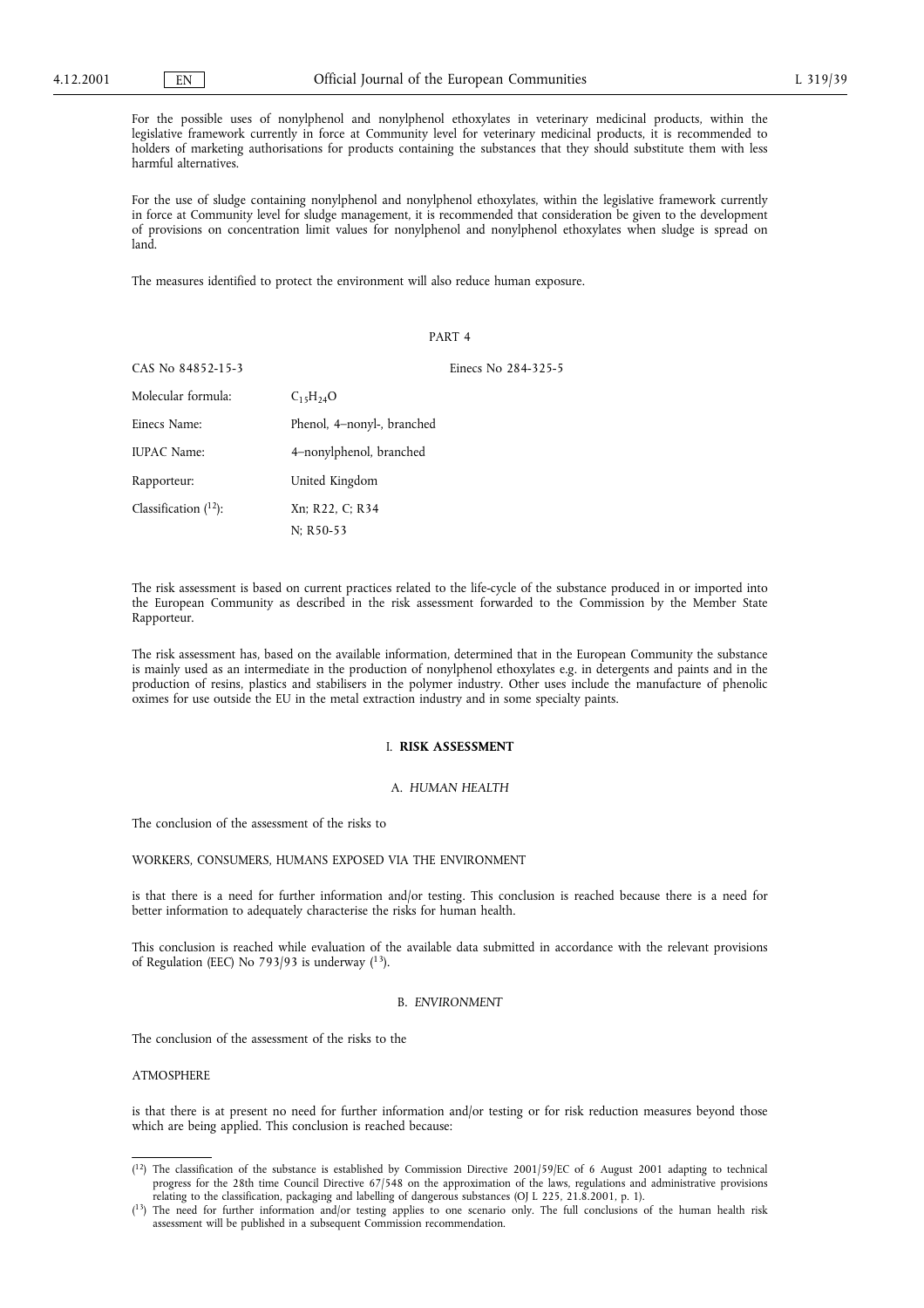the risk assessment shows that risks related to the environmental spheres mentioned above are not expected. Risk reduction measures already being applied are considered sufficient.

The conclusions of the assessment of the risks to the

#### AQUATIC ECOSYSTEM and TERRESTRIAL ECOSYSTEM are:

- 1. that there is need for further information and/or testing. This conclusion is reached because of:
	- concerns for effects on the aquatic spheres including sediment.

The information and/or test requirements are:

- further toxicity testing on sediment organisms.

However, the implementation of the strategy for limiting risks for the environment in Section II Part 4 of the Annex will eliminate the need for further information requirements;

and

- 2. that there is a need for specific measures to limit the risks. This conclusion is reached because of:
	- concerns for effects on local and regional aquatic environmental spheres including sediment as a consequence of exposure arising from nonylphenol production  $(14)$ , production of phenolic oximes  $(15)$ , phenol/formaldehyde resins, epoxy resins (16) and other plastic stabilisers, nonylphenol ethoxylate production, formulation and use
	- concerns for effects for terrestrial spheres as a consequence of exposure arising from the production, formulation and uses of nonylphenol ethoxylates in veterinary medicines, captive use by the chemical industry, electrical engineering, industrial and institutional cleaning, in leather processing, metal extraction, in the photographic, pulp and paper, polymer and textile industry, in paint manufacture and in civil and mechanical engineering,
	- concerns for effects on secondary poisoning to fish and earthworm predators as a consequence of exposure arising from nonylphenol ethoxylate production and formulation, and the use of nonylphenol ethoxylates in industrial and institutional cleaning, the electrical engineering industry, the paints, lacquers and varnish industry, civil engineering, leather processing, metal extraction, the pulp, paper and board industry, and in textile processing.

The conclusion of the assessment of the risks for

#### MICRO-ORGANISMS IN THE SEWAGE TREATMENT PLANT

is that there is at present no need for further information and/or testing or for risk reduction measures beyond those which are being applied. This conclusion is reached because:

- the risk assessment shows that risks related to the environmental spheres mentioned above are not expected. Risk reduction measures already being applied are considered sufficient.

## II. STRATEGY FOR LIMITING RISKS

for the ENVIRONMENT:

Marketing and use restrictions should be considered at Community level to protect the environment from the use of nonylphenol/nonylphenol ethoxylates (NP/NPEs) in particular in:

- industrial, institutional and domestic cleaning,
- textiles processing,

 $(14)$  For these uses risks to the aquatic environment only occur because of the contribution of background concentrations to local levels. The same applies to the use of nonylphenol ethoxylates in agricultural pesticide formulations, small scale photographic processes and domestic and industrial emulsion paints.

 $(1^5)$  For these uses risks to the aquatic environment only occur because of the contribution of background concentrations to local levels. The same applies to the use of nonylphenol ethoxylates in agricultural pesticide formulations, small scale photographic processes and domestic and industrial emulsion paints.

 $(16)$  For these uses risks to the aquatic environment only occur because of the contribution of background concentrations to local levels. The same applies to the use of nonylphenol ethoxylates in agricultural pesticide formulations, small scale photographic processes and domestic and industrial emulsion paints.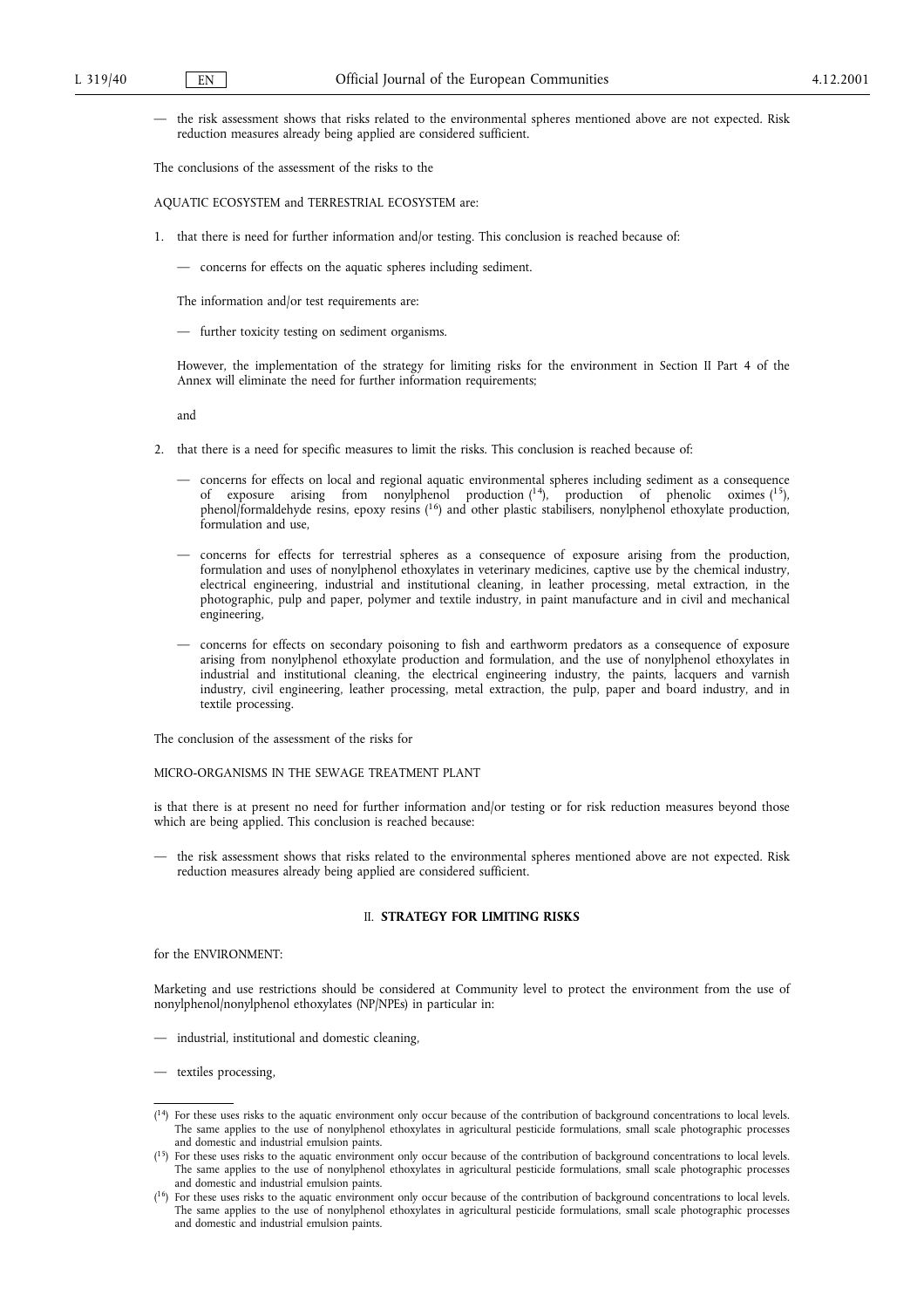- leather processing,
- agriculture (biocidal products, in particular use in teat dips),
- metal working,
- pulp and paper industry,
- cosmetics including shampoos and other personal care products.

Further work is necessary to establish those uses for which derogations can be justified.

In addition to the above, and recognising development of new Community procedures, additional measures for nonylphenol and nonylphenol ethoxylates should be considered including pollution prevention measures (17) at Community level, as appropriate, for the following sectors:

- production of nonylphenol and nonylphenol ethoxylates;
- use of nonylphenol ethoxylates in the synthesis of other chemicals (captive use);
- use of nonylphenol ethoxylates in emulsion polymerisation in particular use in acrylic esters used for specialist coatings, adhesives and fibre bonding;
- production of phenol/formaldehyde resins using nonylphenol;
- production of other plastic stabilisers using nonylphenol.

The results achieved through marketing and use restrictions and pollution control measures should be monitored and if necessary additional measures should be considered. In particular, consideration should be given to other Community instruments (18) to ensure control of environmental concentrations of nonylphenol and nonylphenol ethoxylates via the objectives as set-out in those instruments. These measures should be applied to the above sectors and those listed below:

- formulation (in sectors where nonylphenol/nonylphenol etoxylates use will continue);
- civil and mechanical engineering including the manufacture of wall construction materials, road surface materials and also in the cleaning of metals;
- additives in lubricating oil and in the blending of fuel additive packages;
- electronics/electrical engineering in particular use in fluxes in the manufacture of painted circuit boards, in dyes to identify cracks in printed circuit boards and as a component of chemical baths used in the etching of circuit boards;
- the photographic industry (small and large scale) in particular use in products intended for home use by amateur photographers, for photo developers who develop film for amateur photographers, some professional products and also use in X-ray film;
- production of phenolic oximes/epoxy resins;
- the preparation of paint resin and also as a paint mixture stabiliser.

The need for further marketing and use restrictions should be considered at Community level if the measures taken in these sectors are shown to be inadequate.

 $(1^7)$  Work currently underway at Community level in the framework of Directive 96/61/EC in developing BAT Reference Documents (BREFs) that cover various chemical processes may be particularly significant in this respect. Further information on the matter can be obtained consulting the European IPPC Bureau website: http://eippcb.jrc.es

<sup>&</sup>lt;sup>(18</sup>) Directive 2000/60/EC introduces provisions for pollution reduction measures at Community level. Based on the list of priority substances in Annex X of the Directive, the Commission will propose quality standards and emission controls, including emission limit values two years after adoption of the list. For certain 'priority hazardous substances' amongst the priority substances, the emission controls shall aim at the cessation or phase-out of discharges, emissions and losses within 20 years. Nonylphenols are included as a 'priority hazardous substance' in the first list of priority substances which has been proposed by the Commission in February 2000 (COM (2000) 47 final, OJ C 177 E, 27.6.2000, p. 74; as amended by COM (2001) 17 final of 16 January 2001). The first list of priority substances including nonylphenols was adopted on 11 June 2001 by the Council thus allowing the measures under Directive 2000/60/EC to be used as an additional instrument to reduce risks to or via the aquatic environment.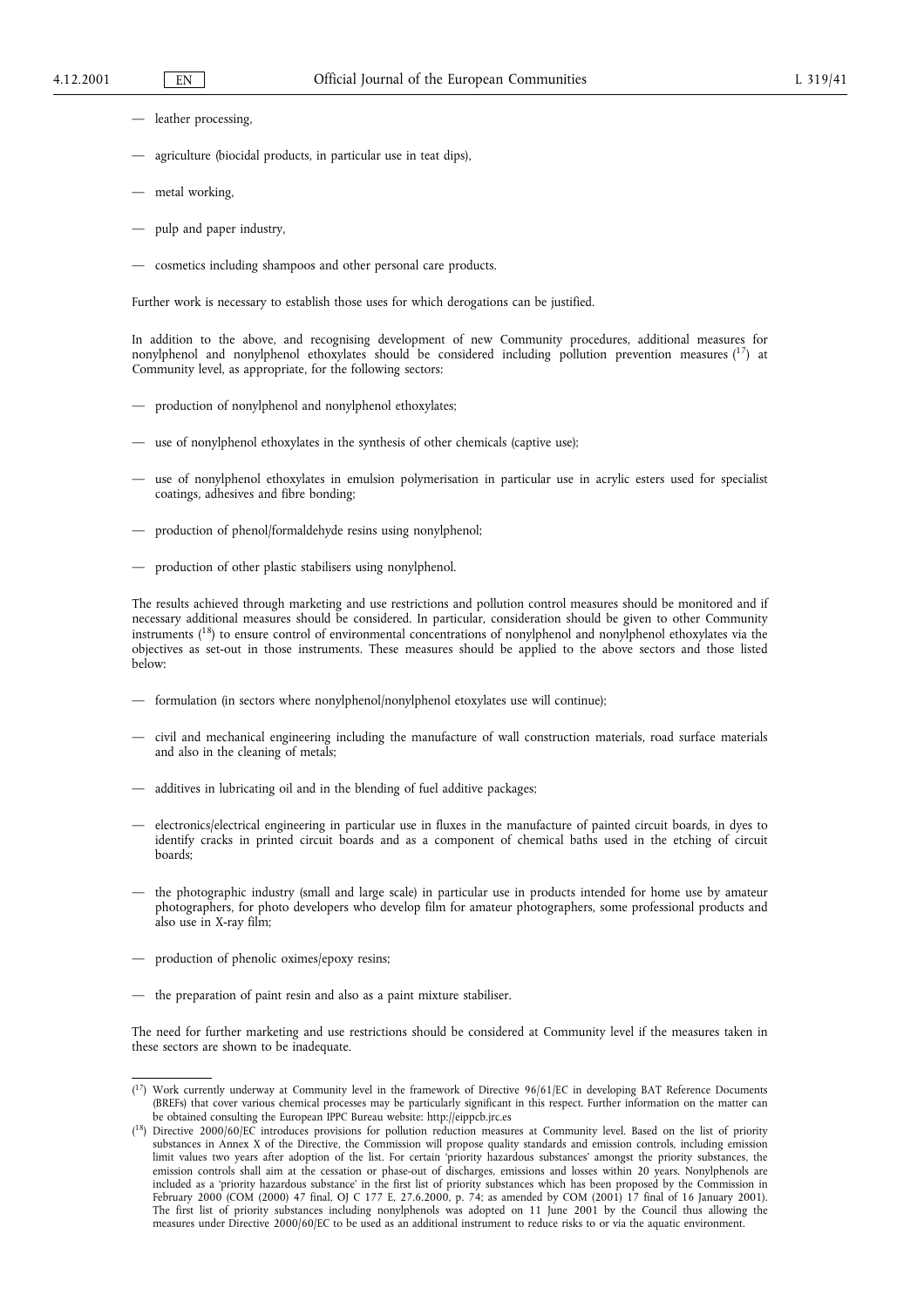For possible uses in biocides as an active substance, within the legislative framework currently in force at Community level for biocidal products, it is recommended that due consideration be taken of the results of the risk assessment.

For use in pesticides as an active substance, within the legislative framework currently in force at Community level for plant protection products (19), national authorities when granting authorisation decisions and in particular in cases where significant environmental impact is already experienced at local level should take into due consideration the results of the risk assessment. In such cases encouragement should be given to the development and use of alternatives to nonylphenol and nonylphenol ethoxylates.

For the use as an adjuvant/co-formulant  $(20)$  in pesticide and biocidal products national authorities when granting authorisation decisions and in particular in cases where significant environmental impact is already experienced at local level should take into due consideration the results of the risk assessment. Encouragement should be given to the development and use of alternatives to nonylphenol and nonylphenol ethoxylates and the adoption of other measures aimed at modifying consumer behaviour.

Furthermore, information should be disseminated to all interested parties in the Community to ensure protection of the environment.

For the possible use of nonylphenol and nonylphenol ethoxylates in veterinary medicinal products, within the legislative framework currently in force at Community level for veterinary medicinal products, it is recommended to holders of marketing authorisations for products containing the substances that they should substitute them with less harmful alternatives.

For the use of sludge containing nonylphenol and nonylphenol ethoxylates, within the legislative framework currently in force at Community level for sludge management, it is recommended that consideration be given to the development of provisions on concentration limit values for nonylphenol and nonylphenol ethoxylates when sludge is spread on land.

The measures identified to protect the environment will also reduce human exposure.

#### PART 5

| CAS No 1634-04-4   |                         | Einecs No 216-653-1 |
|--------------------|-------------------------|---------------------|
| Molecular formula: | $C_5H_{12}O$            |                     |
| Einecs Name:       | tert-butyl methyl ether |                     |
| Rapporteur:        | Finland                 |                     |
| Classifcation:     | not yet classified      |                     |

The risk assessment is based on current practices related to the life-cycle of this substance produced in or imported into the European Community as described in the Comprehensive Risk Assessment forwarded to the Commission by the Member State Rapporteur.

The risk assessment has, based on the available information, determined that in the European Community the substance is mainly used as a fuel-additive in petrol. Other uses are in chemical and pharmaceutical industry and laboratories.

#### I. RISK ASSESSMENT

## A. HUMAN HEALTH

The conclusion of the assessment of the risks to

### **WORKERS**

is that there is a need for specific measures to limit the risks. This conclusion is reached because of:

 concerns for repeated dose local skin effects as a consequence of exposure arising from maintenance operations and automotive repair.

<sup>(&</sup>lt;sup>19</sup>) In the framework of Directive 91/414/EEC it is foreseen that nonylphenol and nonylphenol ethoxylates as active substances in pesticides will be withdrawn from the market as from July 2003.

 $(2^0)$  For the time being this use is not subject to Community evaluation in the framework of Directive 91/414/EEC.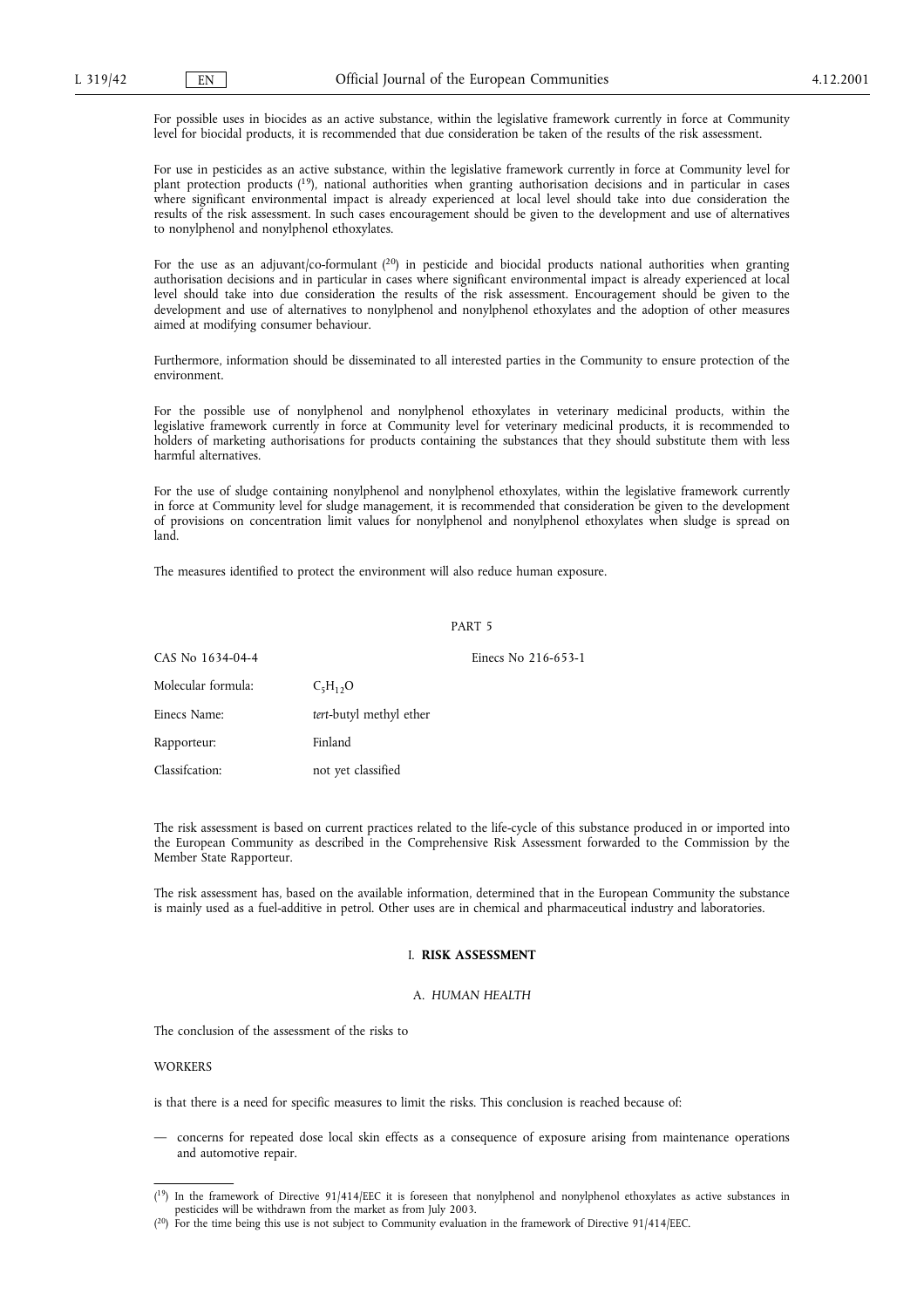The conclusion of the assessment of the risks to

#### **CONSUMERS**

is that there is at present no need for further information and/or testing or for risk reduction measures beyond those which are being applied. This conclusion is reached because:

 the risk assessment shows that risks are not expected. Risk reduction measures already being applied are considered sufficient.

The conclusion of the assessment of the risks to

HUMANS EXPOSED VIA THE ENVIRONMENT

is that there is a need for specific measures to limit the risks. This conclusion is reached because of:

- concerns for the potability of drinking water in respect of taste and odour as a consequence of exposure arising from leaking underground storage tanks and spillage from overfilling of the storage tanks.

The conclusion of the assessment of the risks to

HUMAN HEALTH (physico-chemical properties)

is that there is at present no need for further information and/or testing or for risk reduction measures beyond those which are being applied. This conclusion is reached because:

 the risk assessment shows that risks are not expected. Risk reduction measures already being applied are considered sufficient.

#### B. ENVIRONMENT

The conclusion of the assessment of the risks to the

#### AQUATIC ECOSYSTEM are:

- 1. there is a need for further information and/or testing. This conclusion is reached because:
	- there is a need for better information to adequately characterise the risks to the aquatic eco-system regarding the emission of the substance to surface water.

The information and/or test requirements are:

 a tiered testing strategy for the investigation of the avoidance behaviour of fish and possibly wildlife related to water contaminated with the substance;

and

- 2. there is a need for specific measures to limit the risks. The conclusion is reached because of:
	- concerns for the aquatic eco-system as a consequence of exposure arising from releases to surface water from terminal site storage tank bottom waters.

The conclusion of the assessment of the risks to

# GROUNDWATER

is that there is a need for specific measures to limit the risks. The conclusion is reached because of:

 concerns for the potability of groundwater in respect of taste and odour as a consequence of exposure arising from leaking underground storage tanks and spillage from overfilling of the storage tanks.

The conclusion of the assessment of the risks to

ATMOSPHERE and TERRESTRIAL ECOSYSTEM

is that there is at present no need for further information and/or testing or for risk reduction measures beyond those which are being applied. This conclusion is reached because: